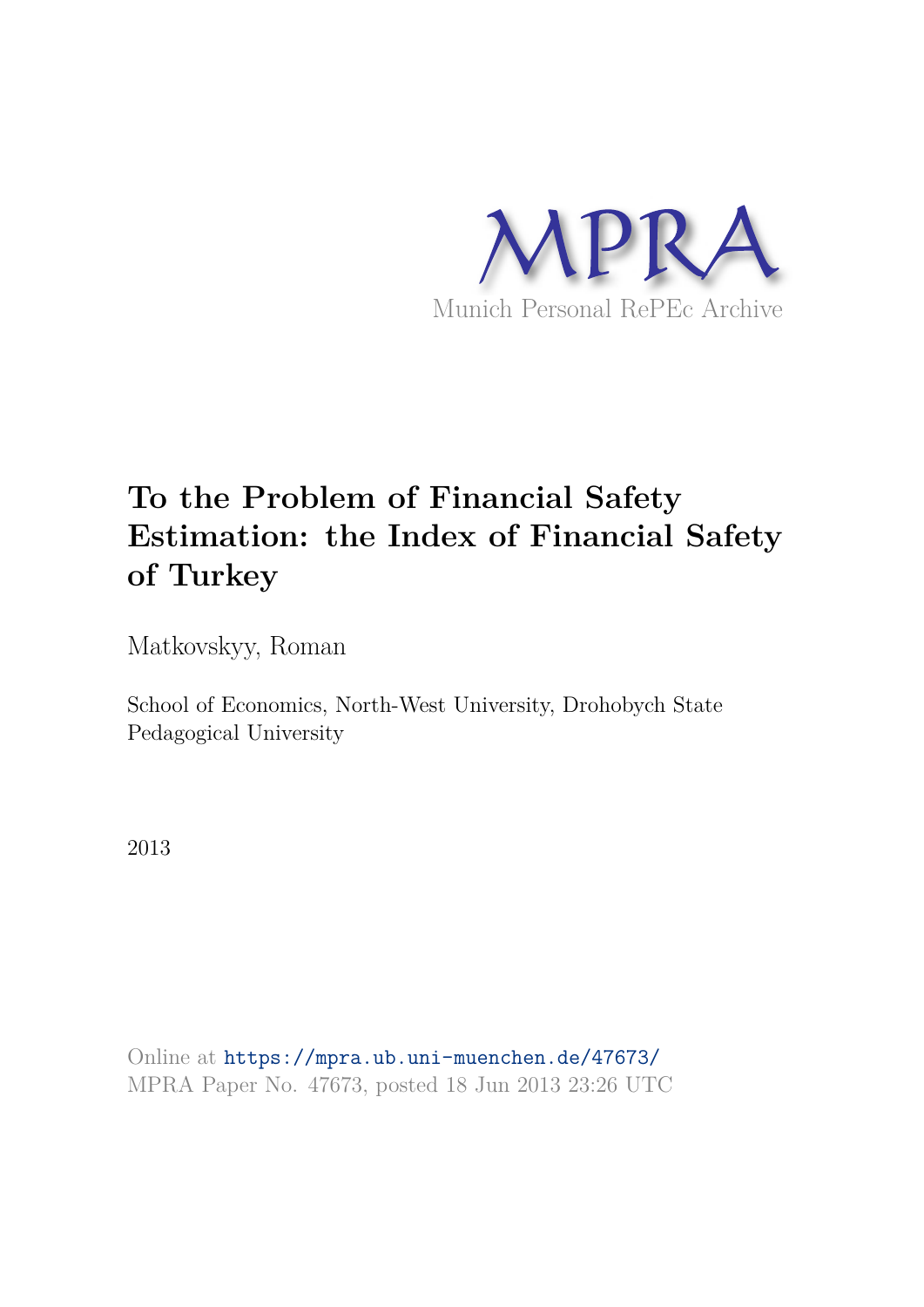# **To the Problem of Financial Safety Estimation: the Index of Financial Safety of Turkey**

Roman Matkovskyy (roman.matkovskyy@gmail.com)

PhD, Associate professor, post-doctoral research fellow, School of Economics, North-West University, South Africa Chair of Economic Cybernetics and Innovation, Drohobych State Pedagogical University, Ukraine

#### *Abstract*

This paper proposes an approach to explore the strength of the financial system of Turkey against the possibility of financial disturbances appearing based on the construction of the Index of Financial Safety (IFS) of a country. For this purpose the macro-prudential approach, system analyses, the basic principles of the theory of logical inference, principal of parsimony, principal component analysis are used. The results showed that the *IFS* applied to Turkey is able to capture the main perturbations in its financial system.

*JEL Classifications: G01, C38, E50, G17* 

*Keywords: Financial safety, index of financial safety (IFS), financial risks*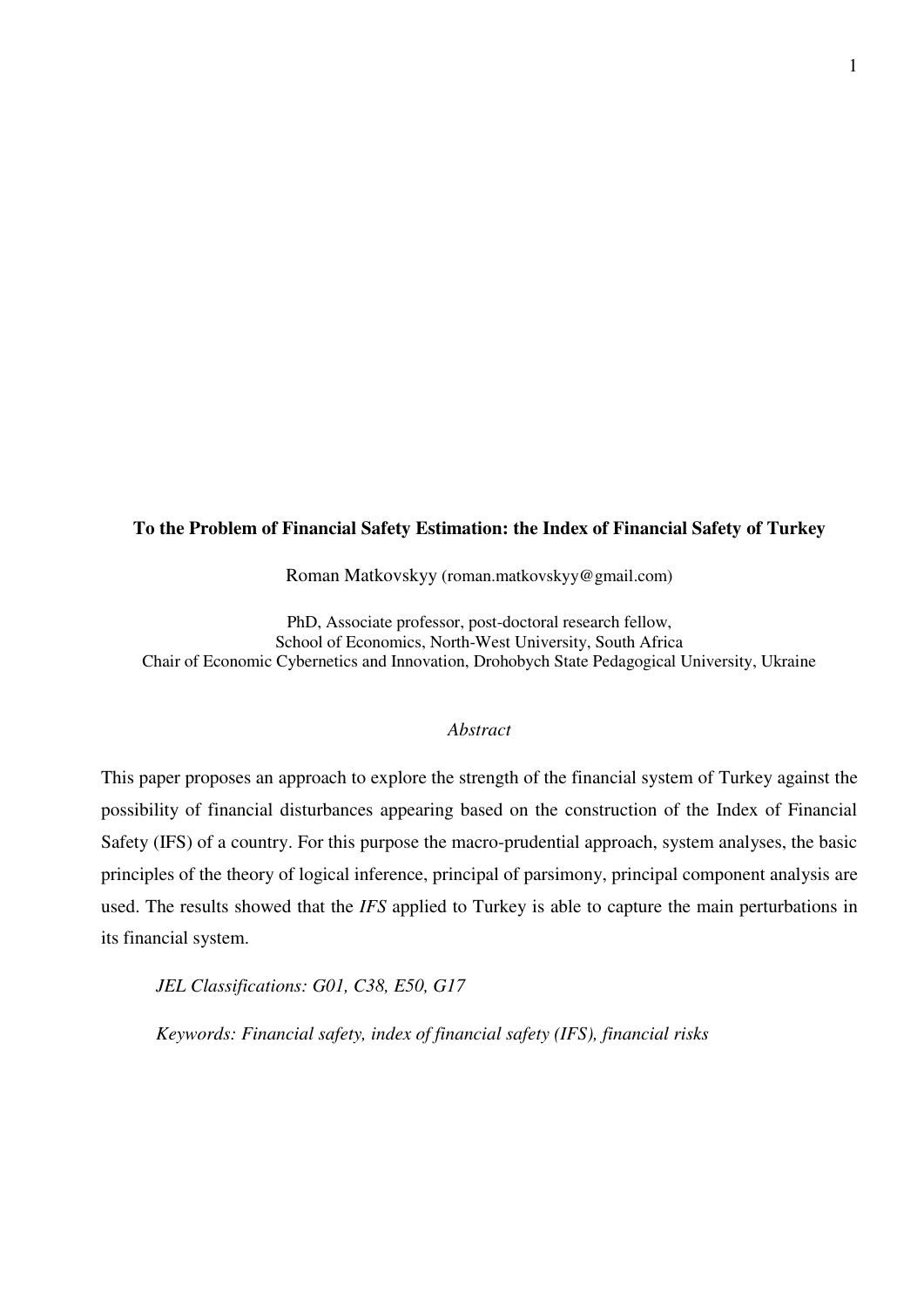#### 1. INTRODUCTION

Financial systems play the dominant role in maintaining global stability. Also, finance is the channel through which a country can possibly be controlled from outside its borders. Therefore, violations in the financial system safety may lead to the strengthening of such control. Therefore, the macroprudential approach focused on safety and safeguarding the financial system, attracts increasing attention.

Many economists have investigated the symptoms of threats to the economy caused by the financial system and indicators: among others Frankel and Rose (1996), Kaminsky, Lizondo and Reinhart (1998), Edison (2003), and Jakobs, Lestan and Kuper (2003). One may distinguish the following indicators related to financial system: Financial Soundness Indicators (FSI) (see IMF, 2004); Monetary Condition Index (MCI) and Financial Conditions Index (FCI) (see van den End, 2006); Early Warning Indicators (see Edison, 2003; Frankel & Rose, 1996; Jakobs, Lestano & Kuper, 2003; Schwaab *et al*, 2011 ), and finally indicators of financial crises (see Burkart, Oliver & Coudert, 2002; Kaminsky *et al*., 1998).

One can also find authors focused on the construction of systemic risk measures (see, among others, Segoviano & Goodhart, 2009; Acharya *et al*., 2010; Huang, Zhou & Zhu, 2009, 2010), while there is a stratum of literature in which financial imbalances, such as credit and asset market bubbles, are analysed (see, among others, Misina & Tkacz, 2008; Barrell *et al.*, 2010). The short comparative analysis of the main approaches for estimation of conditions of financial systems is proposed in Table A1. in the Appendix.

Certain aspects of the problems associated with economic and financial safety have been analysed by Księżopolski (2004), Frejtag-Miki *et al.* (1996), Kłosiński (2006), Suchorukow (1996) and others. However, there are still many gaps in the study of financial safety of a country.

The aim of this research is to estimate financial safety of Turkey with the application of the Index of financial safety of a country (see Matkovskyy, 2012 for the technical details of the IFS estimation).

The methodological base of the research is formed by means of the macro-prudential approach, system analyses, the basic principles of the theory of logical inference, principal of parsimony, principal component analysis.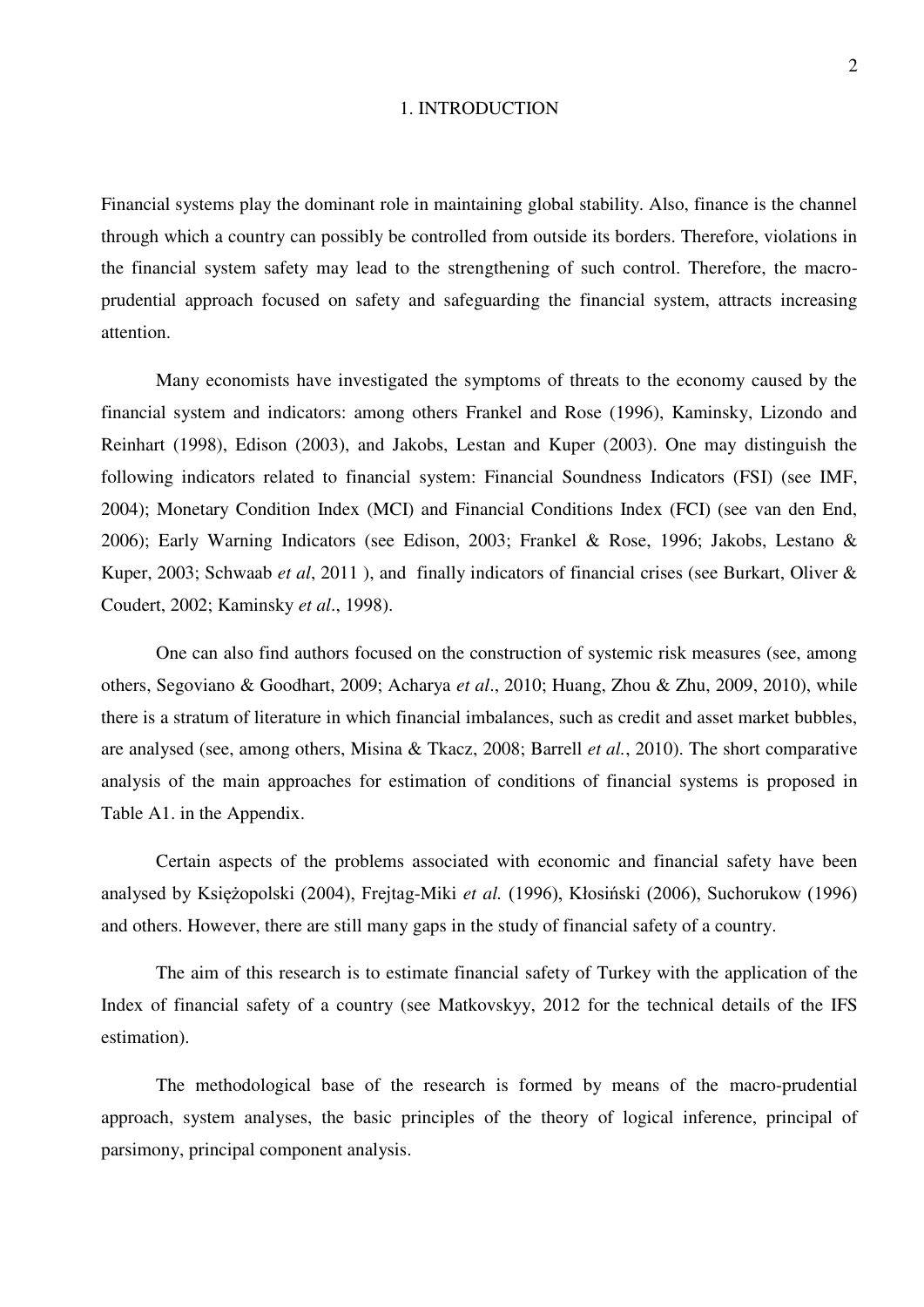# 2 CONSTRUCTION OF THE INDEX OF FINANCIAL SAFETY OF A COUNTRY

#### **2.1 Financial safety of a country and its main indicators**

For the purpose of this paper, the financial safety of a country is defined as a state in which the financial system, and all elements of this system, is shielded against real and potential internal and external threats. When the financial system is in a state of safety it should be able to provide for the implementation of all the functions of financial system: fiscal, re-distributional, promotional, and controlling functions.

The evaluation of financial safety of a country should be based on the key indicators that provide leading information on current and future performance. For international comparison as well as wide application it is also important that these indicators should also be able to capture the financial system"s functions on macro-level, be suitable for most countries, (based on publicly available statistics), and be relatively easy to estimate and use.

Thus, a central issue is to choose the correct combinations of variables which can offer consistent signals of changing conditions in financial safety for a country. This paper follows a Monetarist approach and the focus is therefore on monetary data. Together with GDP projections, the monetary data is used in order to assess the dynamics of monetary aggregate (such as *M1*, *M2* or *M3*) as the key monetary indicators as well as the velocity of money circulation. The interest rate may also assist in monetary conditions estimation, while the credit counterpart of financial safety may give an indication of incipient debt problems – following the theory of debt and financial fragility.

According to the main sub-systems of the financial system it is possible to distinguish the following main sub-types of financial safety: monetary safety, currency safety, and stock market safety.

Monetary safety may be defined as a state of guarding a country"s monetary system to ensure money performs its functions, i.e. that it serves as a medium of exchange, as a store of value, as a unit of accounting and as a standard of deferred payment. The aim of many monetary safety indicators is to identify the shares of the money aggregates and their dynamics, since the growth of "money in circulation" may complicate the control of the monetary system and money turnover.

Currency safety refers to the ability of a financial system to provide an economic system with foreign currency in order to abide to the active balance of payments and the honouring of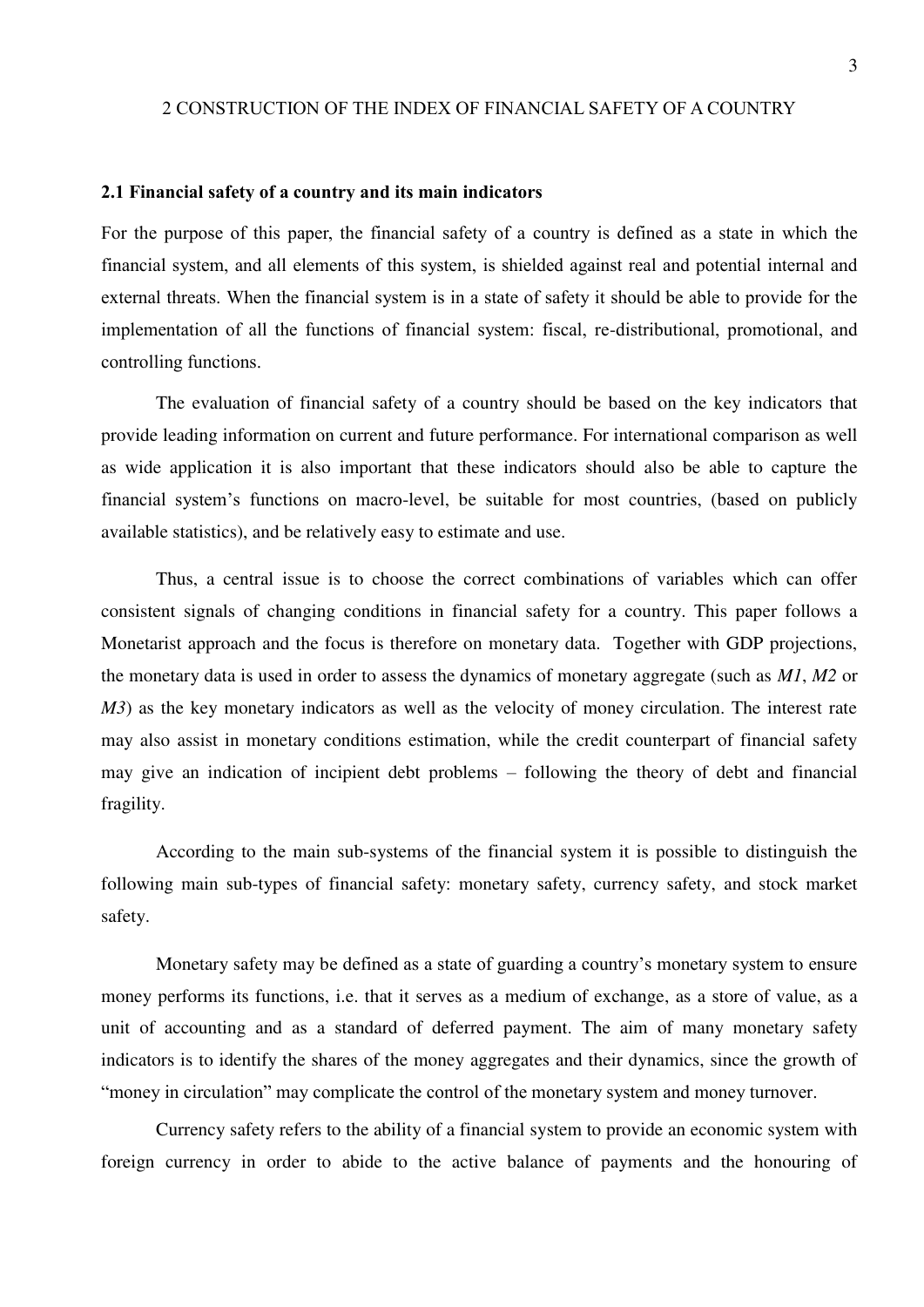international obligations, and to keep macro-economic indicators in the specified ranges to increase export and investments.

Stock market safety refers to stock market institutions that ensure the further development of the financial system and an adequate inter-sector, inter-industrial and inter-regional capital transfer.

Table 1 summarises the collection of financial safety indicators which will be used for the model of financial safety (stimulants and non-stimulants are explained below).

Table 1. The collection of financial safety indicators for the model of financial safety of a country

| <b>Financial safety counterparts indicators</b>                                    | Character of<br>financial safety<br>indicators;<br>S - stimulant, NS -<br>non-stimulant* |  |  |  |  |
|------------------------------------------------------------------------------------|------------------------------------------------------------------------------------------|--|--|--|--|
| 1. Monetary safety and its indicators                                              |                                                                                          |  |  |  |  |
| 1.1. Money in circulation/M2*100%                                                  | <b>NS</b>                                                                                |  |  |  |  |
| 1.2. Money in circulation/GDP*100%                                                 | <b>NS</b>                                                                                |  |  |  |  |
| 1.3. M2/Money in circulation (credit multiplicator)                                | <b>NS</b>                                                                                |  |  |  |  |
| 1.4. M1/M2*100%                                                                    | S                                                                                        |  |  |  |  |
| 1.5. M2/GDP*100% (financial depth)                                                 | S                                                                                        |  |  |  |  |
| 1.6. M2/monetary base*100% (money multiplier (ratio))                              | S                                                                                        |  |  |  |  |
| 1.7. GDP/M2 (velocity of money circulation)                                        | S                                                                                        |  |  |  |  |
| 1.8. PPI / WPI                                                                     | <b>NS</b>                                                                                |  |  |  |  |
| 1.9. Money market interest rates %                                                 | <b>NS</b>                                                                                |  |  |  |  |
| 1.10. Total domestic credit/GDP                                                    | <b>NS</b>                                                                                |  |  |  |  |
| 2. Currency safety and its indicators                                              |                                                                                          |  |  |  |  |
| 2.1. Monetary base/international reserves (monetary rate)                          | <b>NS</b>                                                                                |  |  |  |  |
| 2.2. Coverage of import by international reserves                                  | S                                                                                        |  |  |  |  |
| 2.3. Real effective exchange rate                                                  | <b>NS</b>                                                                                |  |  |  |  |
| 3. Stock market safety and its indicators                                          |                                                                                          |  |  |  |  |
| 3.1. M2/ market capitalisation                                                     | <b>NS</b>                                                                                |  |  |  |  |
| 3.2. Changes in the stock exchange index in $%$ related to the previous<br>quarter | S                                                                                        |  |  |  |  |

\* The difference between stimulants and non-stimulants lies in the nature of the influence i.e. direct or indirect: the relationship between the Index of Financial Safety (*IFS*) and indicator"s stimulants is direct, and the relationship between *IFS* and the indicator's non-stimulants is indirect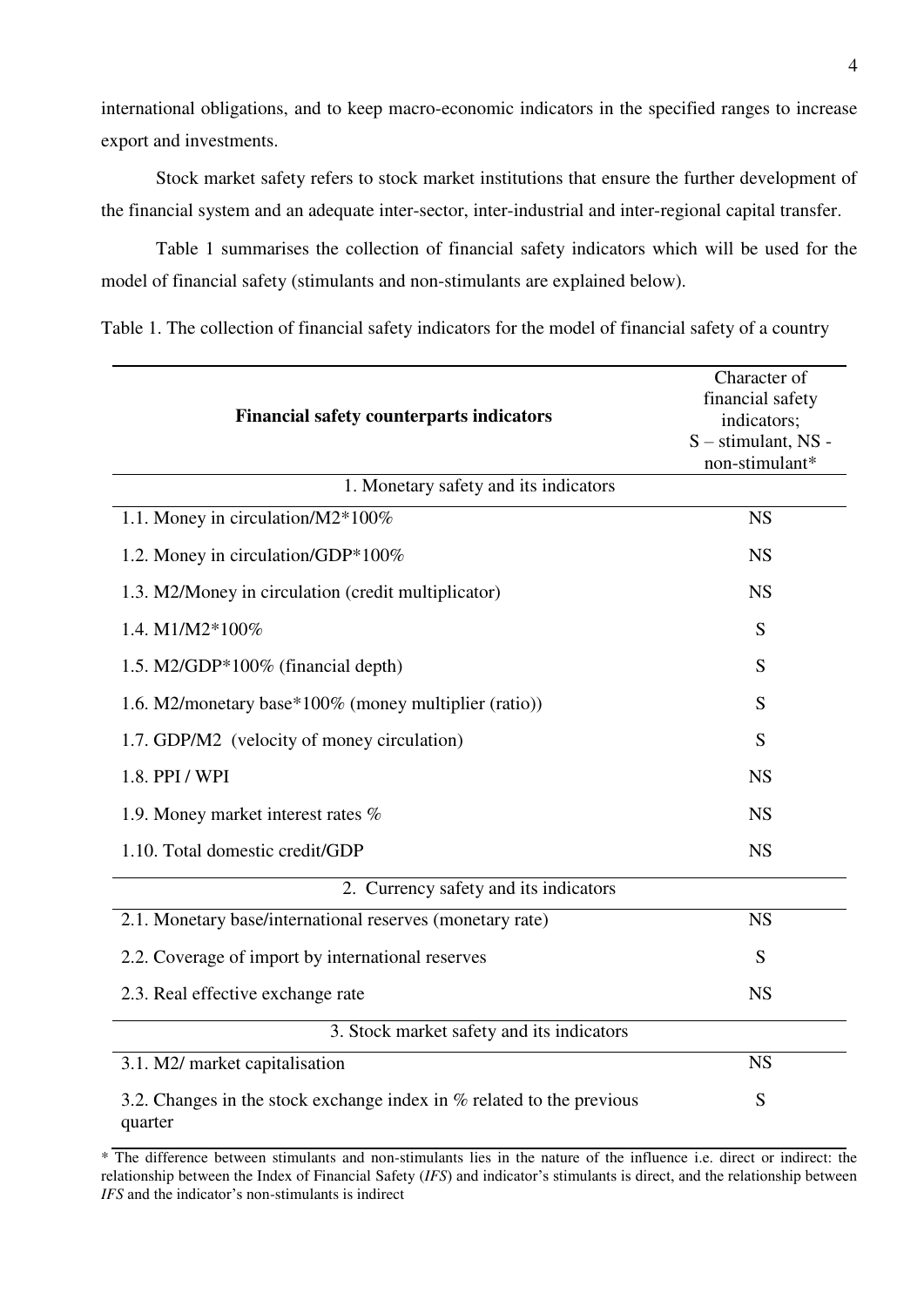## **2.2 Constructing the Index of financial safety**

#### *2.2.1. Data normalisation I: Optimum, cordon and extreme values*

The following values can be distinguished:

- $\bullet$   $\pm$  5% optimum values of the selected indicators of financial safety,  $x_{\text{optim}}$  (these values tend not to put the functioning of the financial system at risk);
- ± 15% cordon values of the selected indicators of financial safety, *xcordon* (these values may tend to put the functioning of the financial system at a slight risk); and
- $\bullet$   $\pm$  25% extreme values of the selected indicators,  $x_{extreme}$  (these are values that put the functioning of the financial system at risk).

These values were chosen experimentally and tested on European countries to identify European crisis. In the case of percentage borders usage, the indices of different countries may be compared

Since financial safety is estimated through the collection of indicators,  $x_{ij}$ , it is necessary to aggregate them into one complete set. Because the selected indicators have different information "directions", it is necessary to normalise information in order to perform the additive aggregation. There are different methods of normalisation, but all of them in this situation will have an equalisation of empiric  $(x_i)$  values with the optimum  $(x_{\text{optim}})$  values, cordon  $(x_{\text{cordon}})$  values, and extreme (*x extreme*) values.

To normalise variables the following method is applied:

$$
z_{ij} = \begin{cases} 1, x_{optym}^{min} \le x_{ij} \le x_{optym}^{max}, x - stimulation \le t \le 1 \\ \frac{x_{ij} - x_{cordon}^{min}}{x_{cordon}^{max} - x_{cordon}^{min}}, x_{cordon}^{min} \le x_{ij} \le x_{cordon}, x - stimulation \le t \le 2 \\ \frac{x_{cordon}^{max} - x_{cordon}^{min}}{x_{cordon}^{max} - x_{cordon}^{min}}, x_{cordon}^{min} \le x_{ij} \le x_{cordon}, x - no stimulation \le t \le 1 \\ \frac{x_{ij} - x_{currence}^{min}}{x_{currence}^{min}}, x_{currence}^{min} \le x_{ij} \le x_{extreme}^{max}, x - stimulation \le t \le 2 \\ \frac{x_{extreme}^{max} - x_{extreme}^{min}}{x_{extreme}^{max} - x_{extreme}}}, x_{extreme} \le x_{ij} \le x_{extreme}, x - no stimulation \le t \le 2 \\ \frac{x_{extreme}^{max} - x_{extreme}}{x_{extreme}^{min}}, x_{extreme} \le x_{ij} \le x_{extreme}, x - no stimulation \le t \le 2 \\ \frac{x_{extreme}^{max} - x_{extreme}}{x_{extreme}^{min}}}, x_{extreme} \le x_{ij} \le x_{extreme}, x - no stimulation \le t \le 2
$$

where,  $z_{ij}$  is the normalised value of indicator  $x_{ij}$ ,  $x_{ij}$  is the raw data for the index of the financial safety calculation;  $x_{optym}^{min}$  and  $x_{optym}^{max}$  are the minimum and maximum optimum values;  $x_{cc}^{m}$ and  $x_{cordon}^{max}$  are the minimum and maximum of the cordon values; and  $x_{extreme}^{min}$  and  $x_{extreme}^{max}$  are the minimum and maximum of the extreme values, respectively.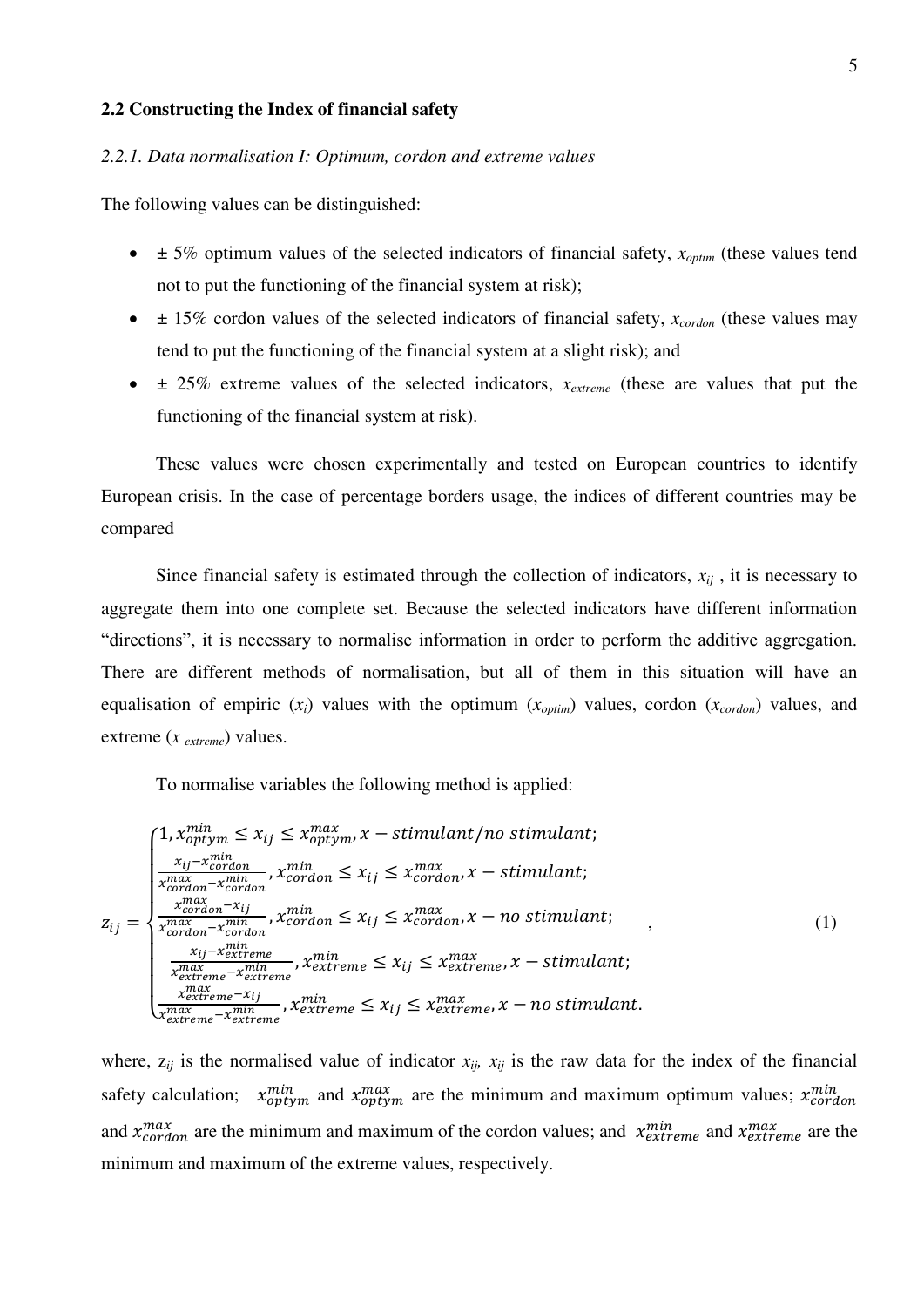The purpose of this step is to transform data, possibly strongly correlated between themselves, in new, uncorrelated components' factors by means of factor analysis, especially principal component methodology.

To make the transformation into the set with the values from "0" to "1", a varimax rotation will be applied (Kaiser, 1958):

$$
R_{VARIMAX} = \arg \max_{R} \left( \sum_{j=1}^{k} \sum_{i=1}^{p} (\Lambda R)_{ij}^{4} - \frac{\gamma}{p} \sum_{j=1}^{k} \left( \sum_{i=1}^{p} (\Lambda R)_{ij}^{2} \right)^{2} \right), \tag{2}
$$

where  $\gamma = 1$  for *VARIMAX*.

There are three stages in building the main component parts of models:

- the calculation of the correlation matrix, *R*, or the calculation based on the data, normalised by the method (1);
- the calculation of the weights of the factors,  $d_{ij}$ ;
- the identification of main component parts.

Relations between primary signals and component parts are described by the linear combination:

$$
y_i = \sum_{j}^{m} c_{ij} G_j \tag{3}
$$

where  $y_i$  is a standardised value of the signal *i*; and  $c_{ij}$  is a loading of component *j* in the summarised dispersion of the collection of indicators of the element *I* of the financial safety (% total of variance).  $G_j$  can further be depicted as the following linear combinations:

$$
G_j = \sum_{j}^{m} d_{ij} x_{ij} , \qquad (4)
$$

where  $d_{ij}$  is the weight of the factor and  $x_{ij}$  is the indicator of the factor. The weight coefficients  $a_{ij}$ are calculated as follows:

$$
a_{ij} = \frac{c_{ij} \cdot |d_{ij}|}{\sum c_{ij} |d_{ij}|}.
$$
 (5)

The calculation of the integral index of financial safety (*IFS*) of a country is then as follows: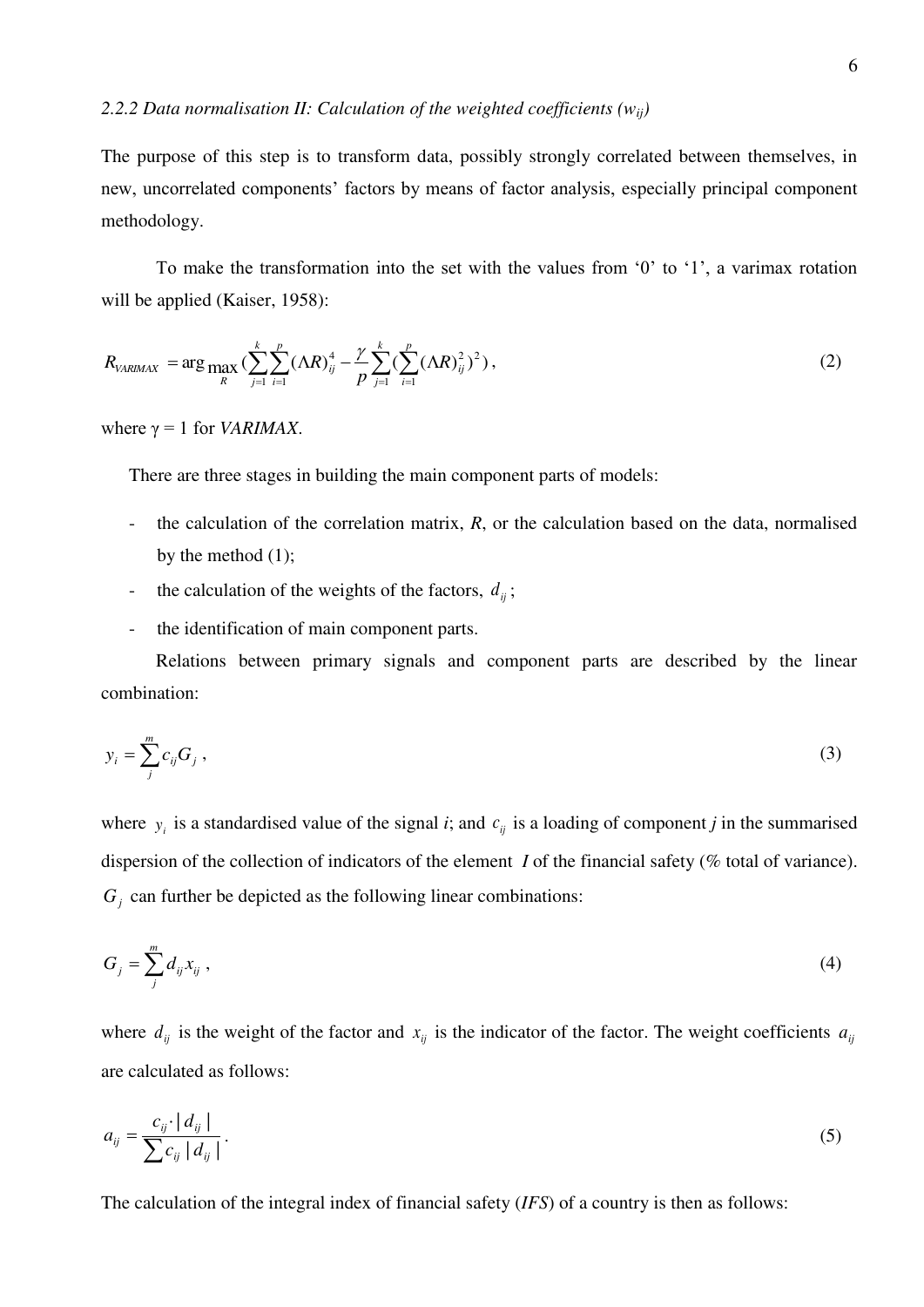$$
IFS_j = \sum_i a_{ij} \cdot z_{ij} \,,\tag{8}
$$

where  $a_{ij}$  - are the weight coefficients, obtained from the equation (5),  $z_{ij}$  - are the normalised values of indicators  $x_{ij}$ , obtained from the equation (1).

#### 3. EMPIRICAL RESULTS

# **3.1. Data**

The following time-series are used for the Index of Financial Safety of Turkey building (the source of the data: International Financial Statistics database; in millions; national currency; not seasonally adjusted; 2001Q4-2011Q2): M0, M1, M2, M3, money in circulation, GDP, total reserves (minus gold), exchange rate (to Euro), real effective exchange rate, import, money market interest rate, Istanbul Stock Exchange National 100, market capitalization, domestic credits. All other indicators, needed for the Index of Financial Safety construction, have been calculated based on the abovementioned data.

#### **3.2 Index of Financial Safety of Turkey construction**

The optimum ( $\pm 5\%$ ), cordon ( $\pm 15\%$ ), and extreme ( $\pm 25\%$ ) values of the chosen variables for Turkey are as following (Table 2):

| Variable                      | Extreme value,<br>$\dot{m}$ | Cordon value,,<br>$\dot{m}$ | Optimum value,<br>$\dot{mn}$ | Optimum value,,<br>max | Cordon value,<br>max | Extreme value,<br>max |
|-------------------------------|-----------------------------|-----------------------------|------------------------------|------------------------|----------------------|-----------------------|
| Money in circulation/M2*100   | 7,36                        | 8,34                        | 9,33                         | 10,31                  | 11,29                | 12,27                 |
| Money in circulation/GDP*100  | 8,66                        | 9,82                        | 10,97                        | 12,13                  | 13,29                | 14,44                 |
| $M1/M2*100\%$                 | 17,70                       | 20,06                       | 22,42                        | 24,78                  | 27,14                | 29,50                 |
| $M2/GDP*100\%$                | 96,85                       | 109,77                      | 122,68                       | 135,60                 | 148,51               | 161,42                |
| M2/M0                         | 3,29                        | 3,73                        | 4,16                         | 4,60                   | 5,04                 | 5,48                  |
| Money market interest rates % | 15,85                       | 17,97                       | 20,08                        | 22,19                  | 24,31                | 26,42                 |

*Table 2. The optimum, cordon and extreme values of the chosen variables for the IFS of Turkey*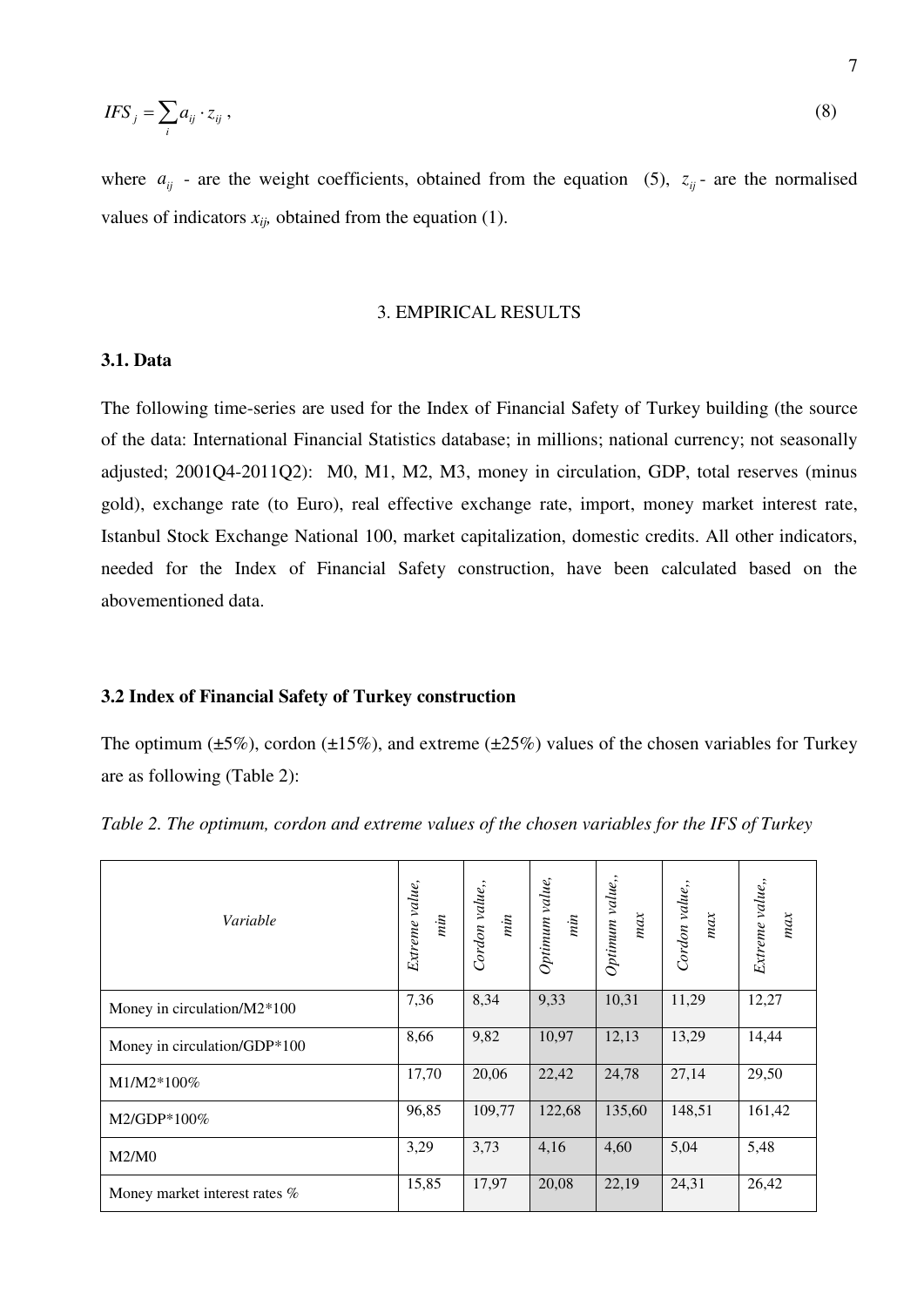| GDP/M2                                       | 0,72     | 0,81     | 0.91    | 1,01   | 1,10    | 1,20    |
|----------------------------------------------|----------|----------|---------|--------|---------|---------|
| M2/Money in circulation                      | 8,05     | 9,12     | 10,20   | 11,27  | 12,34   | 13,41   |
| Monetary base / international reserves       | 0,49     | 0,55     | 0,62    | 0,68   | 0,75    | 0,81    |
| Exchange rate changes, in $%$ to previous    | 1,07     | 1,21     | 1,35    | 1,49   | 1,64    | 1,78    |
| quarter                                      |          |          |         |        |         |         |
| Coverage of import by international reserves | 118,91   | 134,77   | 150,63  | 166,48 | 182,34  | 198,19  |
| Total domestic credits/GDP                   | 0,66     | 0,75     | 0,84    | 0,93   | 1,02    | 1,11    |
| PPI / WPI                                    | 81,12    | 91,94    | 102,75  | 113,57 | 124,39  | 135,20  |
| M2/ market capitalization                    | 932,93   | 1057,3   | 1181,7  | 1306,1 | 1430,49 | 1554,88 |
| Changes of stock exchange index, in $%$ to a | $-20,00$ | $-10,00$ | $-5,00$ | 15,00  | 80,00   | 100,00  |
| previous quarter                             |          |          |         |        |         |         |
| real effective exchange rate                 | 81,70    | 92,59    | 103,49  | 114,38 | 125,27  | 136,17  |

After applying the normalization I (2) and normalization II (principle components analysing) the following result will be available (the weights), Table 3:

*Table 3. The results of principle components analysing and weights calculation* 

|                                                               | <b>Factor 1</b><br>loadings<br>(varimax)<br><i>normalise</i> ) | <b>Factor 2</b><br>loadings<br>(varimax)<br><i>normalise</i> ) | $d_{ij}$    | $c_{ij}$ | $c_{ij} d_{ij} $ | $\boldsymbol{a}$ |
|---------------------------------------------------------------|----------------------------------------------------------------|----------------------------------------------------------------|-------------|----------|------------------|------------------|
| Money in circulation/M2*100                                   | $-0.795174$                                                    | 0.407874                                                       | $-0.795174$ | 19.30967 | 15.3545          | 0.080308397      |
| Money in circulation/GDP*100                                  | 0.771681                                                       | 0.115689                                                       | 0.771681    | 19.30967 | 14.9009          | 0.077935713      |
| $M1/M2*100%$                                                  | 0.563609                                                       | 0.074683                                                       | 0.563609    | 19.30967 | 10.883           | 0.056921547      |
| $M2/GDP*100$                                                  | $-0.099647$                                                    | 0.868811                                                       | 0.868811    | 23.26120 | 20.2096          | 0.105701488      |
| M2/M0                                                         | $-0.384325$                                                    | 0.640367                                                       | 0.640367    | 23.26120 | 14.8957          | 0.077908495      |
| PPI/WPI                                                       | 0.867499                                                       | 0.298997                                                       | 0.867499    | 23.26120 | 20.179           | 0.105541895      |
| Money market interest rates %                                 | 0.333483                                                       | 0.266980                                                       | 0.333483    | 23.26120 | 7.757            | 0.040572314      |
| GDP/M2                                                        | 0.138468                                                       | 0.656582                                                       | 0.656582    | 23.26120 | 15.27            | 0.079881264      |
| M2/Money in circulation                                       | $-0.191866$                                                    | $-0.015503$                                                    | $-0.191866$ | 19.30967 | 3.70487          | 0.019377423      |
| base<br>Monetary<br>$\sqrt{2}$<br>reserves<br>(Monetary rate) | 0.803052                                                       | 0.216910                                                       | 0.803052    | 19.30967 | 15.5067          | 0.081104043      |
| Coverage of import by reserves                                | 0.110689                                                       | 0.353787                                                       | 0.353787    | 23.26120 | 8.2295           | 0.043042487      |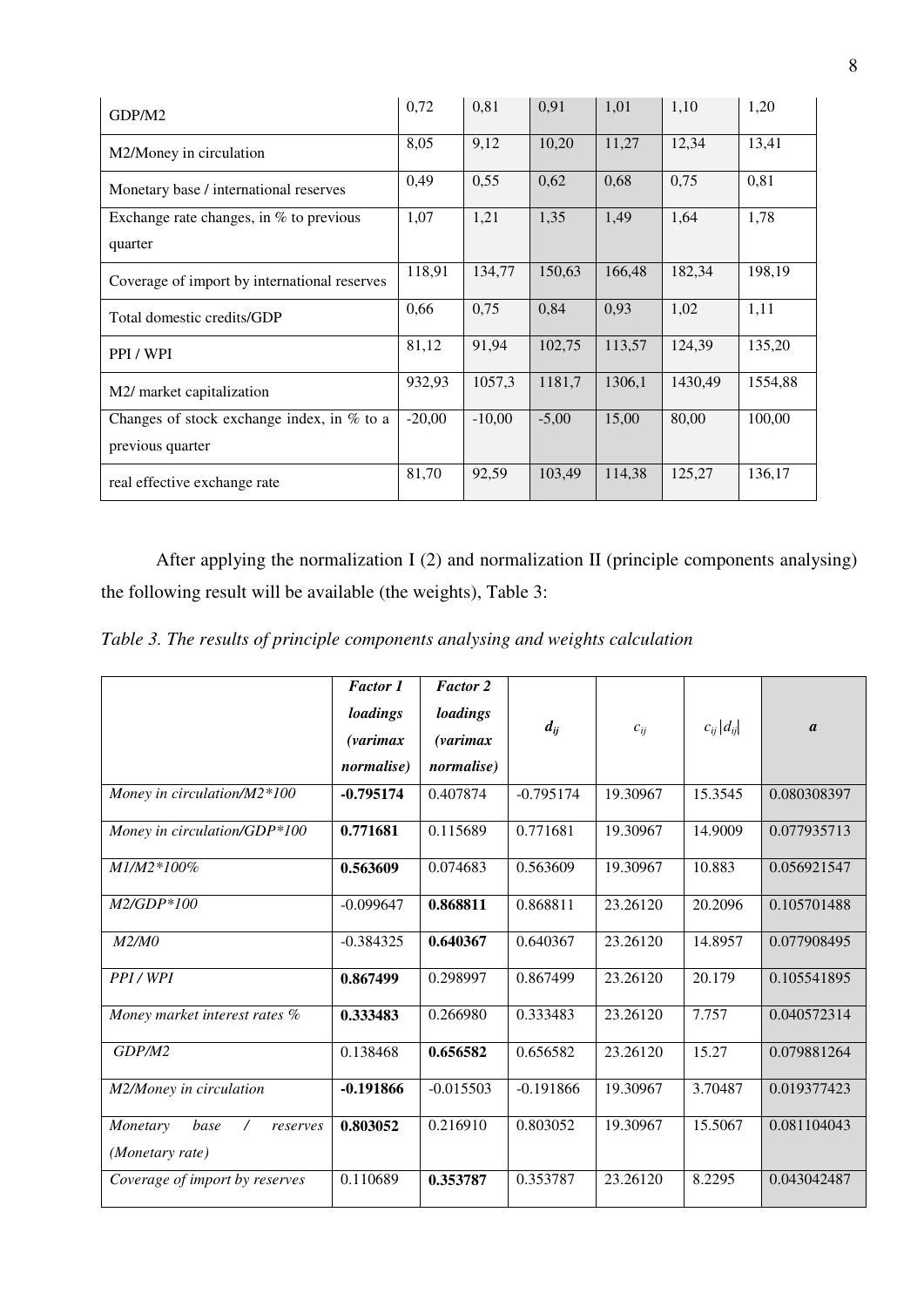| <b>Total Domestic credit/GDP</b>                        | 0.127616    | 0.877892    | 0.877892    | 23.26120 | 20.421  | 0.106806381 |
|---------------------------------------------------------|-------------|-------------|-------------|----------|---------|-------------|
| M2/ market capitalization                               | 0.157938    | 0.482010    | 0.482010    | 23.26120 | 11.212  | 0.058642423 |
| Changes of share price index %<br>to a previous quarter | $-0.141497$ | $-0.035782$ | $-0.141497$ | 23.26120 | 3.2914  | 0.017214904 |
| real effective exchange rate                            | 0.485582    | $-0.123416$ | 0.485582    | 19.30967 | 9.3764  | 0.049041227 |
| Expl. Var                                               | 3.577020    | 3.133997    |             | sum      | 191.195 |             |
| Prp. Total                                              | 0.238468    | 0.208933    |             |          |         |             |

The largest weighs are observed for the following variables: *Money in circulation/M2\*100, Money in circulation/GDP\*100, M2/GDP\*100, Total Domestic credit/GDP, Monetary base / reserves (Monetary rate), PPI/WPI, GDP/M2.* 

By usage of (8) the index of financial safety (*IFS*) is calculated. The dynamics of this index are shown in Figure 1:



*Figure 1. Dynamics of the estimated Index of Financial Safety (IFS) of Turkey (2001Q4-2011Q2)* 

In general, the Index of financial safety of Turkey caught the main perturbations in the financial system of this country: crisis 2000-01, economic catching-up from 2002, its accelerating from 2005 and ending in 2006Q4, crisis of 2008-09.

If to analyse the both crisis periods 2001Q4-2005Q3 and 2008Q3-2011Q2, the following counterparts make the lowest contribution to the integrated IFS: *M2/GDP; M2/M0; GDP/M2; Total*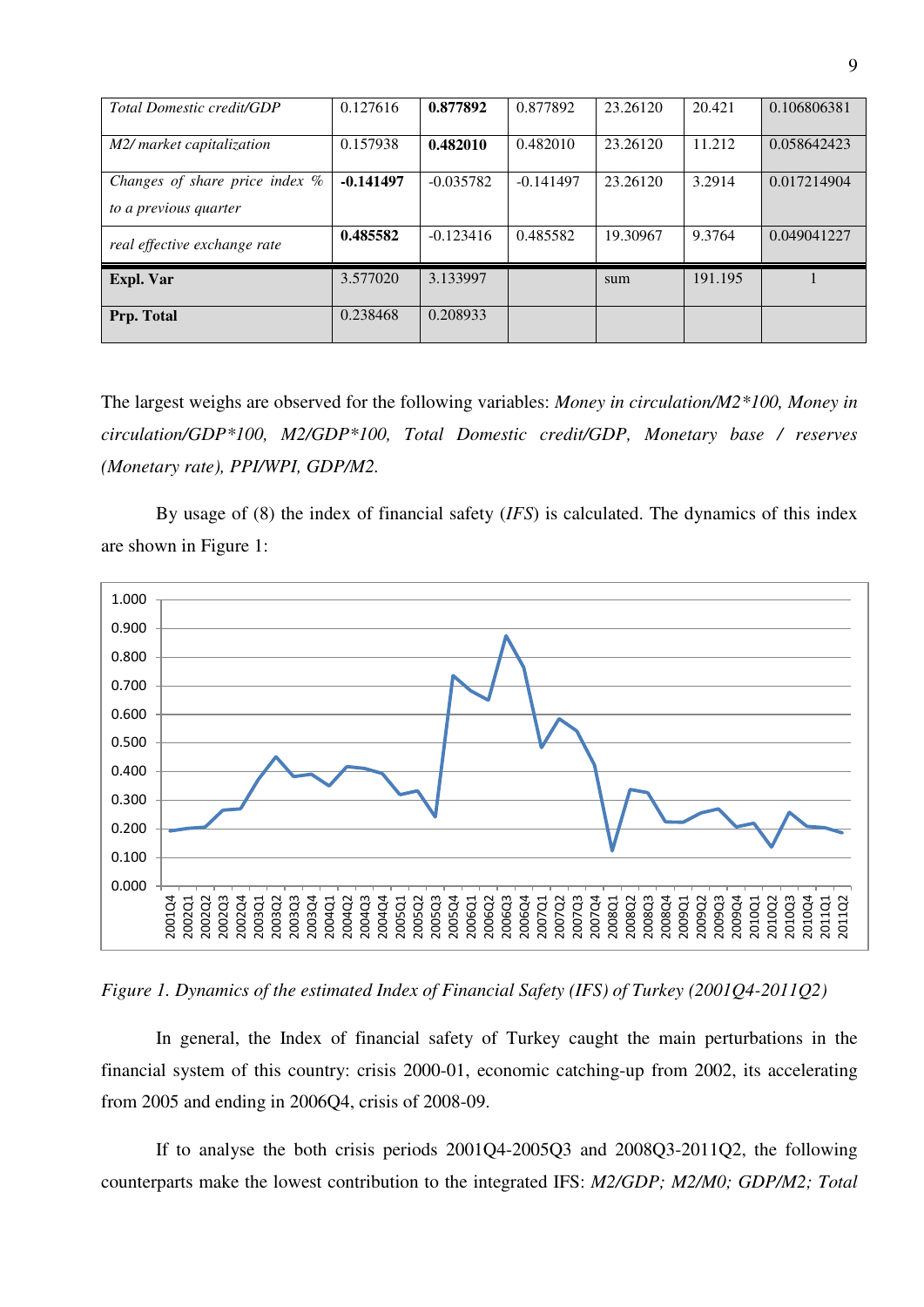*domestic credit/GDP*; *PPI/WPI*; *REER;M2/market capitalization*. During the first crisis period analysed here, the most tangible positive influences are made with following variables: *M1/M2; money in circulation/GDP; monetary rate; coverage of import by reserves; changes of share price index*. During the second period of crisis the positive impacts are made also with *M1/M2*; *monetary*  rate; coverage of import by reserves; and slightly with changes of share price index. In addition to mentioned variables, the positive stimuli are created with *money in circulation/M2; M2/market capitalisation.* The difference between two analysed periods of crisis is that the second one has two more negative tendencies described by the following pairs of variables: *interest rate* and *money in circulation/GDP*. In details, the structure of the factors of the low dynamic of Turkish IFS during 2001Q4-2005Q3 is shown in Figure 2 and the counterparts of IFS during the crisis time 2008Q3- 2009Q4 is illustrated in Figure 3.



*Figure 2. Contribution of the IFS counterparts of Turkey in the period from 2001Q4 till 2005Q3* 

As it is shown, the main positive contribution is made by the following variables: *Money in circulation/M2* (42%), *M1/M2* (29%), *coverage of import by reserves* (16%), *M2/Money in circulation* (10%) and *changes in share price index* (3%). Therefore it is possible to assume, that during the crisis in Turkey in the period from 2001Q4 till 2005Q3 the positive dynamics in money aggregates M1 and M2, existence of enough reserves and positive dynamics of share price index played the dominant positive role.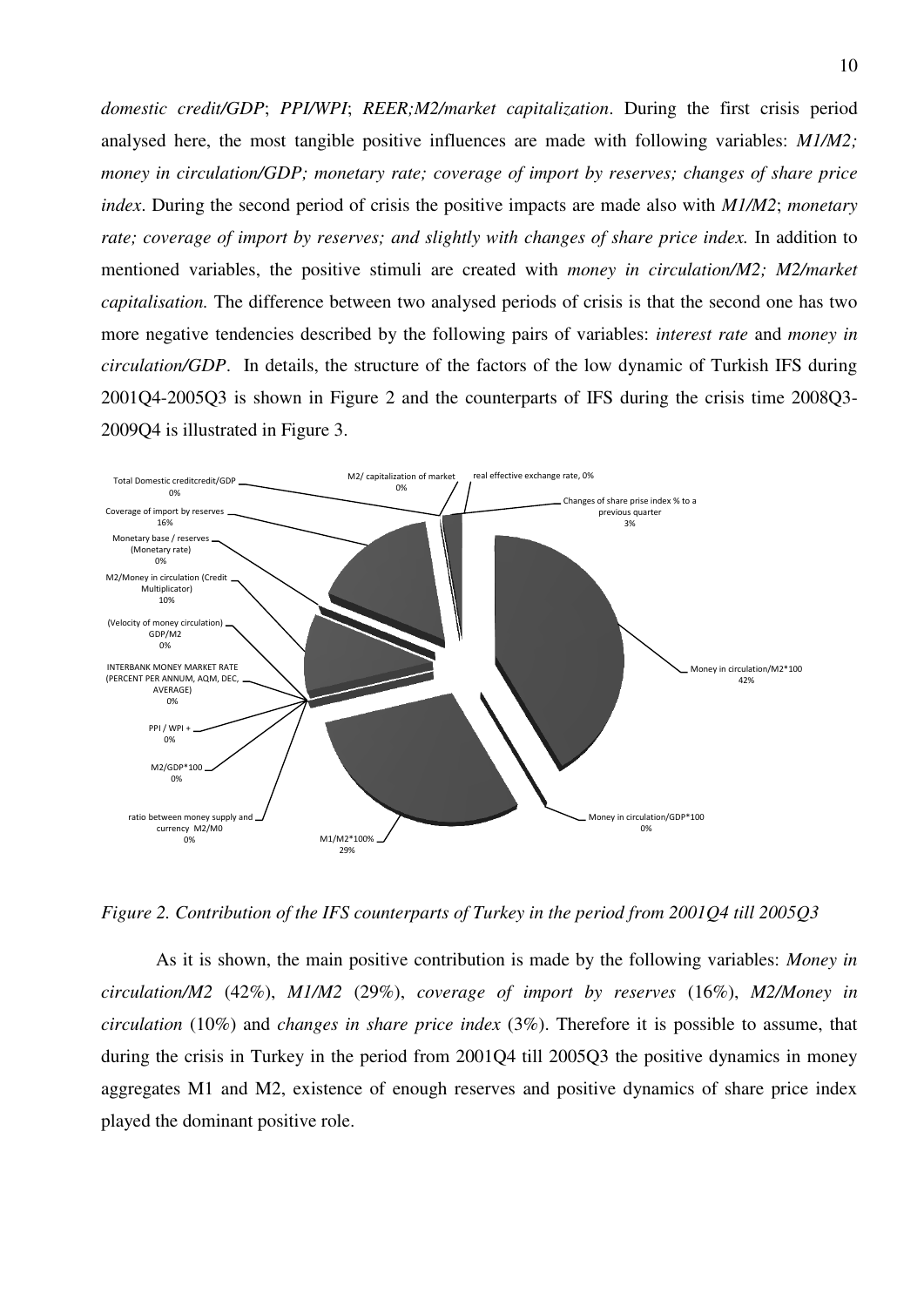

*Figure 3. Contribution of the IFS counterparts of Turkey in the period from 2008Q1 till 2011Q2* 

Based on Figure 3, it is possible to notice differences in the nature of the crisis. In the period from 2008Q1 till 2011Q2 the most positive effects were made by the following variables: *money in circulation/M2* (62%), *coverage of import by reserves* (11%), *monetary rate* (9%), *M1/M2* (6%), *PPI/WPI* (4%), *real exchange rate* (4%) and *money in circulation/GDP* (3%).

If to analyse the time of rapid growth of 'health' of financial system (2005Q3-2006Q3), the following counterparts have the influence (see Figure 4):



Figure 4. *Contribution of the IFS counterparts of Turkey in the period of time from 2005Q3 till 2006Q3.*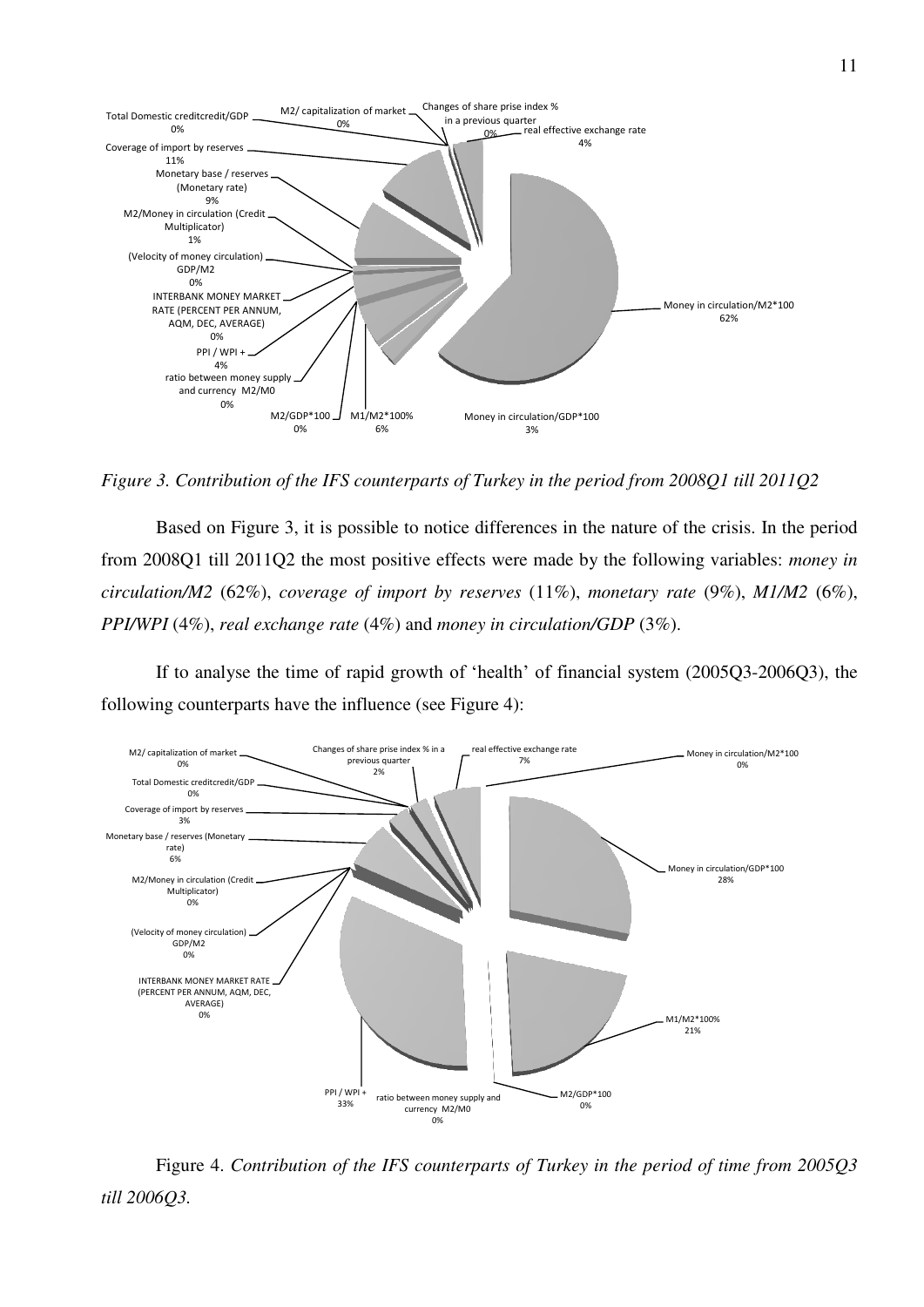# 3 CONCLUDING REMARKS

In this study, the Index of Financial Safety (*IFS*) has been built and used to explore the strength of the Turkish financial system. The results showed that the *IFS* applied to Turkey is able to capture the main disturbances in the financial system. Additionally, an analysis of the Turkish *IFS* counterparts indicate the following counterparts make the smallest contribution to the integrated *IFS* of: *M2/GDP; M2/M0; GDP/M2; Total domestic credit/GDP*; *REER;M2/market capitalization; M1/M2*; *monetary rate; coverage of import by reserves.* This provides the base for identification of the weakest sides of the financial system during the stress.

Future research may focus on testing similar IFS using different countries. Furthermore, research could be expanded to determine whether the *IFS* can be used as a common integrated indicator to determine violations in financial systems or as a way to estimate the investment risk level of different countries.

# APPENDIX

| Approach                   | <b>Authors</b>       | The main idea of the approach              |
|----------------------------|----------------------|--------------------------------------------|
| <b>Financial Soundness</b> | IMF, 2006            | FSI is a set of the core indicators        |
| <i>Indicators (FSI)</i>    |                      | developed and promoted by the IMF,         |
|                            |                      | indicating the current financial health    |
|                            |                      | and soundness of the financial             |
|                            |                      | institutions in a country and of their     |
|                            |                      | corporate and household counterparties.    |
|                            |                      | The FSI includes the indicators that       |
|                            |                      | mainly capture the efficiency of resource  |
|                            |                      | allocation by deposit-takers. The core set |
|                            |                      | of indicators is widely agreed to be       |
|                            |                      | important and operationally useful for     |
|                            |                      | the periodic monitoring of the soundness   |
|                            |                      | and vulnerabilities of the banking sector. |
|                            |                      | This set is organized similar to the so-   |
|                            |                      | called CAMELS                              |
| <b>Monetary Condition</b>  | Freedman (1994),     | An MCI is a weighted sum of changes        |
| Index(MCI)                 | Duguay (1994),       | in short term interest rates and exchange  |
|                            | Hansson and Lindberg | rates relative to the values in a baseline |
|                            | (1994),              | year, with the weights reflecting these    |
|                            | Stevens (1998),      | variables' estimates on the longer term    |
|                            | Eika (1996),         | target variable, e.g. output or inflation. |
|                            |                      | An MCI is useful to analyse both interest  |
|                            |                      | rates and exchange rates as transmission   |
|                            |                      | channels of policy changes on inflation.   |

#### **Table A1. The main approaches for estimation of conditions of financial systems**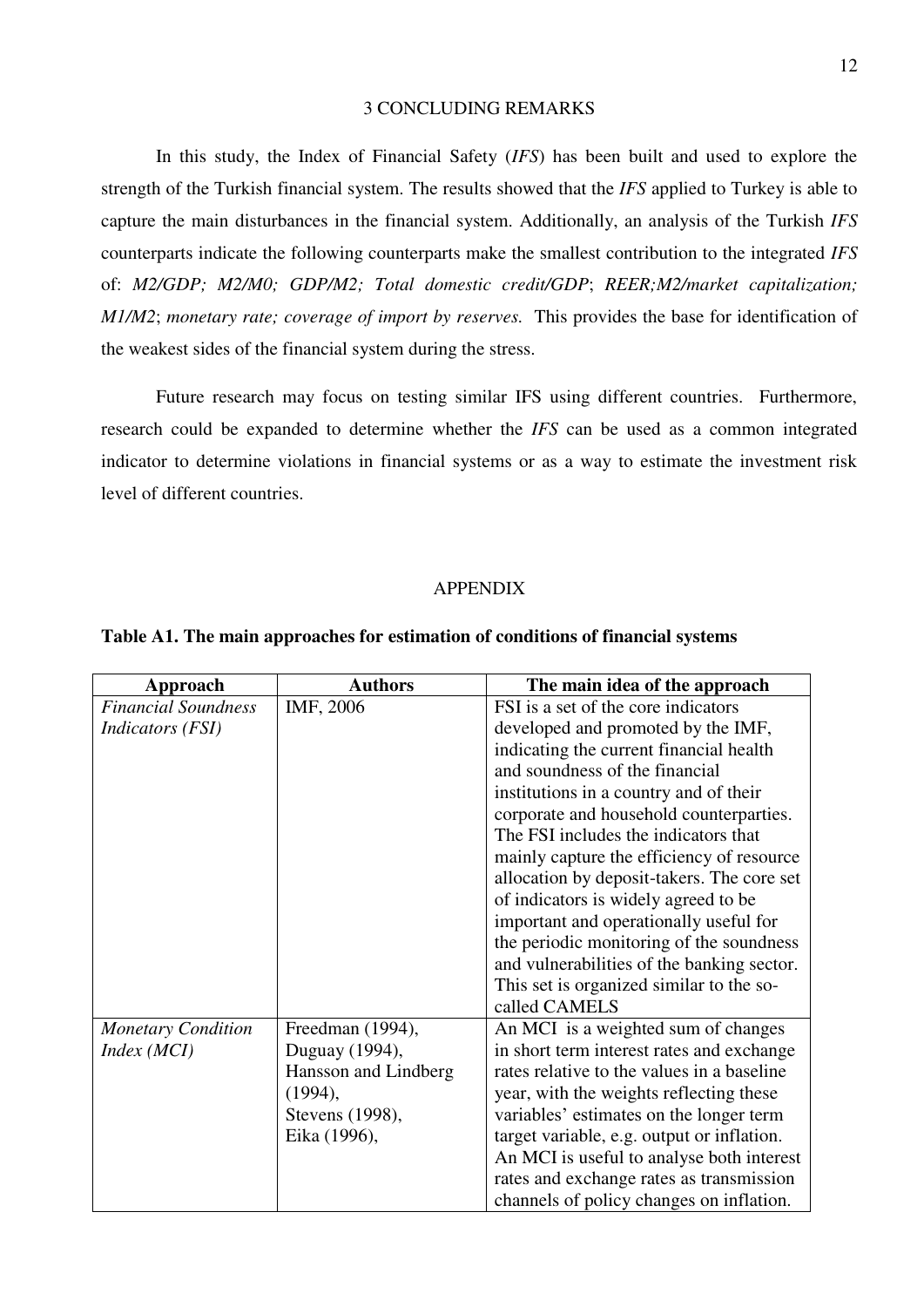|                             |                          | MCIs are limited because they do not        |
|-----------------------------|--------------------------|---------------------------------------------|
|                             |                          | make allowance for other transmission       |
|                             |                          | channels such as asset prices.              |
| <b>Financial Conditions</b> |                          | A FCI summarizes the information about      |
|                             | Hatzius et al. (2010);   |                                             |
| Index(FCI)                  | Beaton (2009);           | the condition of the economy contained      |
|                             | Dudley and Hatzius       | in current financial variables and can be   |
|                             | (2008);                  | used as an indicator for short-term         |
|                             | Gumata et al. (2012)     | economic activity and also as a tool to     |
|                             |                          | assess financial conditions across time.    |
|                             |                          | There are two broad approaches for          |
|                             |                          | constructing FCIs: a weighted-sum           |
|                             |                          | approach and a principal components         |
|                             |                          | approach. Most FCIs include some            |
|                             |                          | measure of long- and short-term interest    |
|                             |                          | rates, risk premia, equity market           |
|                             |                          | performance, and exchange rates. In         |
|                             |                          | some FCIs a stock market wealth or          |
|                             |                          |                                             |
|                             |                          | market capitalization variable is also      |
|                             |                          | included, but none of the FCIs include      |
|                             |                          | measures of any broader categories of       |
|                             |                          | credit. In the frames of FCIs, an extreme   |
|                             |                          | negative impact of the financial sector     |
|                             |                          | on the economy usually relates to           |
|                             |                          | financial stress. An advantage of FCIs is   |
|                             |                          | that it is not necessary to make an         |
|                             |                          | assessment of stress for its composition,   |
|                             |                          | which is more difficult. However, FCIs      |
|                             |                          | have their limitations as stress indicator, |
|                             |                          | mainly because FCIs assume that shocks      |
|                             |                          | feed through in a linear and symmetric      |
|                             |                          | manner. This may not be the case in         |
|                             |                          | stress situations. In addition, FCI as a    |
|                             |                          | synthetic indicator is primarily an         |
|                             |                          |                                             |
|                             |                          | information variable that summarise the     |
|                             |                          | transmission process and do not perform     |
|                             |                          | forecast.                                   |
| Early Warning               | Edison (2003),           | Early warning indicators (EWI) aim to       |
| <b>Indicators</b> (Early    | Caprio and Klingebiel    | forecast a banking crisis on the basis of   |
| <b>Warning Systems</b>      | (1996),                  | economic, market and banking sector         |
|                             | Lindgren, Garcia and     | variables. An early warning system          |
|                             | Saal (1996),             | (EWS) consists of a definition of a crisis  |
|                             | Dermirguc-Kunt and       | mechanism<br>for generating<br>and<br>a     |
|                             | Detragiache (1997),      | predictions of crises. It is based on an    |
|                             | Kaminsky and Reinhart    | empirical structure with indicators that    |
|                             | (1999),                  | describe to a country's vulnerability to a  |
|                             | Lindgren, Garcia and     | future crisis and forecasts the likelihood  |
|                             | Saal (1996),             | of that crisis. In the frames of EWS three  |
|                             | Kaminsky and Reinhart    | varieties specified of financial crises are |
|                             |                          |                                             |
|                             | (1998),                  | distinguished: currency crises, banking     |
|                             | Eichengreen, Rose, and   | crises, and debt crises. At the same time   |
|                             | Wyplosz (1995, 1996),    | EWS models differ in terms of their         |
|                             | Frankel and Rose (1996), | definition of financial crisis.             |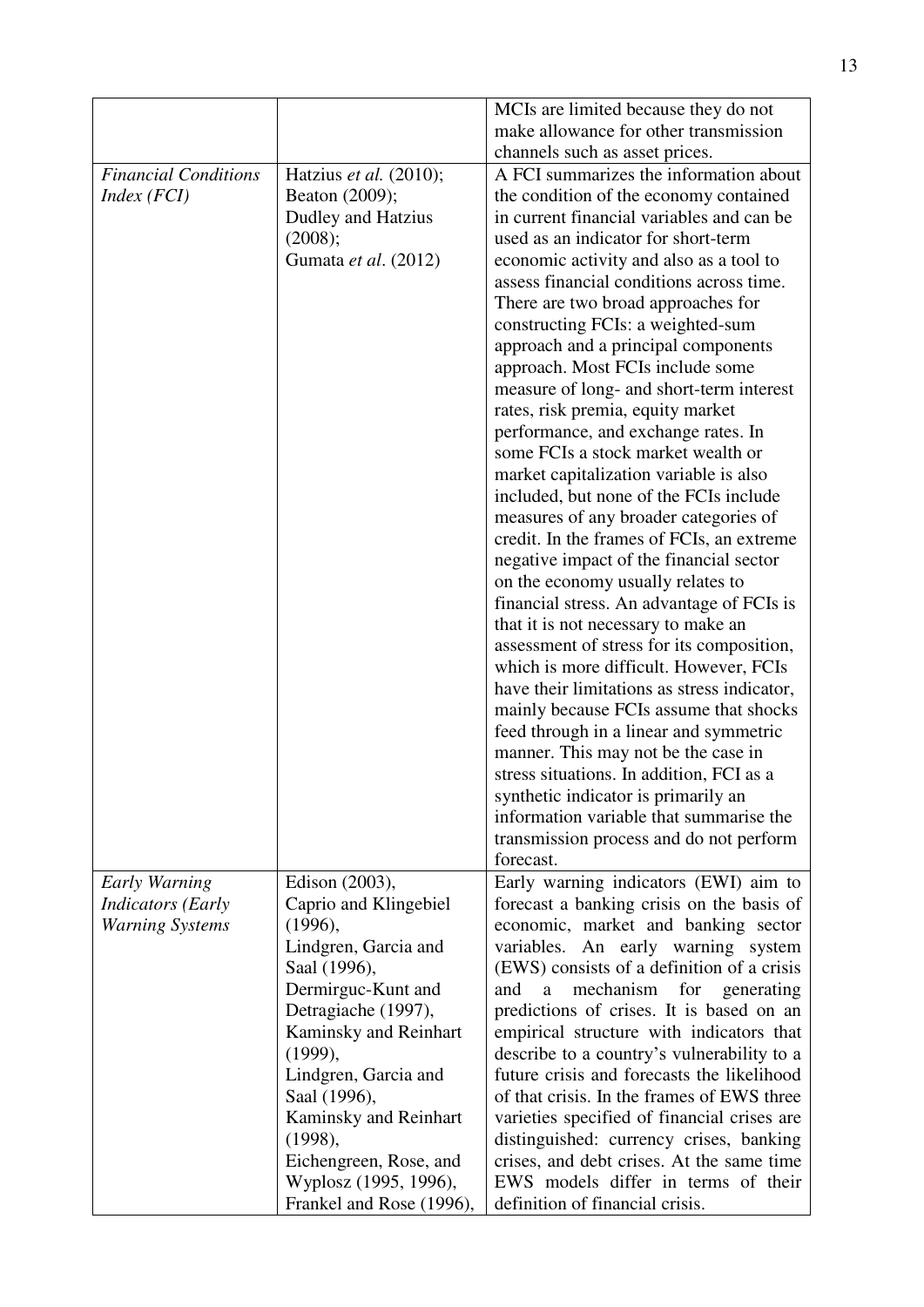| financial stress index<br>for emerging (EM-<br>FSI) and advanced<br>economies (AE-FSI) | Kaminsky, Lizondo and<br>Reinhart (1998),<br>McFadden et al. (1985),<br>Berg and Sachs (1988),<br>Lee $(1991)$ ;<br>Balkan (1992), Lanoie<br>and Lemarbre (1996),<br>Marchesi (2003),<br>Hajivassiliou<br>(1989, 1994)<br>Demirgüç-Kunt and<br>Detragiache (1997, 1998,<br>$2000$ ;<br>Sachs, Tornell, and<br>Velasco (1996);<br>Subbaraman, Jones and<br>Shiraishi (2003)<br>Cardarelli, Elekdag, and<br>Lall (2009) | The difference between EM-FSI and<br>AE-FSI is in the inclusion of a measure<br>of exchange market pressure, which is a<br>more common source of stress in<br>emerging economies than in advanced<br>economies.<br>EM-FSI<br>comprises<br>five<br>variables, which are aggregated into an<br>overall index to capture credit conditions<br>three financial market segments<br>in<br>(banking,<br>securities<br>markets,<br>and<br>exchange markets). The aggregation of<br>sub-indexes is based on a variance-equal<br>weighting, similar to Kaminsky and<br>Reinhart (1999). |
|----------------------------------------------------------------------------------------|-----------------------------------------------------------------------------------------------------------------------------------------------------------------------------------------------------------------------------------------------------------------------------------------------------------------------------------------------------------------------------------------------------------------------|-------------------------------------------------------------------------------------------------------------------------------------------------------------------------------------------------------------------------------------------------------------------------------------------------------------------------------------------------------------------------------------------------------------------------------------------------------------------------------------------------------------------------------------------------------------------------------|
| Spillover index<br>approach                                                            | Diebold and Yilmaz<br>(2009, 2012)                                                                                                                                                                                                                                                                                                                                                                                    | The spillover index to evaluate the<br>which<br>financial<br>extent<br>markets<br>to<br>strengthen their interdependence. It is<br>the generalized impulse<br>based on<br>response approach (Koop, Pesaran and<br>Potter (1996) and Pesaran and Shin<br>(1998)). This method is also regarded<br>as a revised version of Diebold and<br>Yilmaz's (2009) spillover index, which<br>based<br>the<br>is<br>on<br>traditional<br>orthogonalized<br>impulse<br>response<br>function.                                                                                               |

# **BIBLIOGRAPHY**

ACHARYA, V. V., PEDERSEN, L. H., PHILIPPON, T. and RICHARDSON, M. (2010). Measuring systemic risk. *NYU working paper*.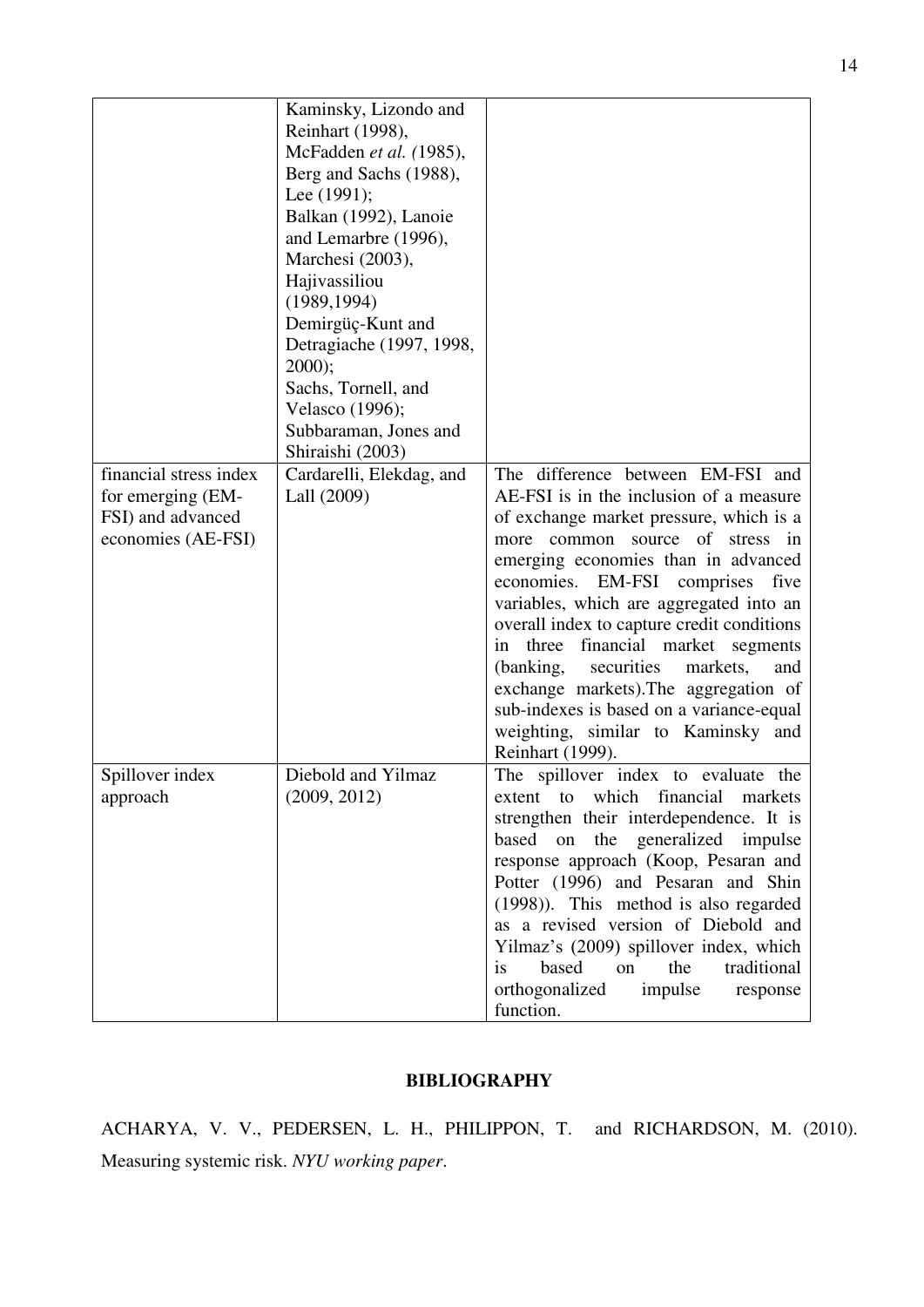BALKAN, E. M. (1992). Political instability, country risk and probability of default, *Applied Economics*, **24**(9), 999–1008.

BARRELL, R., DAVIS, E. P., KARIM, D and LIADZE, I. (2010) Bank regulation, property prices and early warning systems for banking crises in OECD countries*. Journal of Banking and Finance* **34**, 2255-2264.

BEATON, K., LALONDE, R. and LUU, C. (2009). A Financial Conditions Index for the United States, *Bank of Canada Discussion Paper*, November.

BERG, A., PATTILLO, C. (1999b). Predicting Currency Crises: The Indicators Approach and an Alternative. *Journal of International Money and Finance,* **18**, 561-586.

BURKART, O., V. COUDERT (2002). Leading Indicators of Currency Crises for Emerging Countries. *Emerging Markets Review*, **3**(2).

CAPRIO, G. and D. KLINGEBIEL (1996). Bank insolvencies: cross-country experience, *Policy Research Working Paper* **1620**, World Bank, Washington, D.C.

CARDARELLI, R., S. ELEKDAG, and LALL, S. (2009). Financial Stress, Downturns, and Recoveries, *IMF Working Paper,* **09/100.** 

*Compilation Guide for Financial Soundness Indicators* (2004) IMF.

DEMIRGÜÇ -KUNT A. and DETRAGIACHE E. (1998). The determinants of banking crisis: evidence from industrial and developing countries, *IMF Staff Papers*, **45**, 81-109.

DEMIRGÜÇ -KUNT A. and DETRAGIACHE E. (2000). Monitoring Banking Sector Fragility: A Multivariable Logit Approach, *World Bank Economic Review, World Bank Group*, **14(2)**, 287-307.

DEMIRGÜÇ-KUNT A. and DETRAGIACHE E. (1997). The determinants of banking crisis: evidence from industrial and developing countries, *Policy Research Working Paper Series*, **1828**, The World Bank.

DIEBOLD, F.X. and YILMAZ, K. (2012). [Better to give than to receive: predictive directional measurement](http://www.ssc.upenn.edu/~fdiebold/papers/paper99/DirectionofSpillovers_Mar10.pdf)  [of volatility spillovers,](http://www.ssc.upenn.edu/~fdiebold/papers/paper99/DirectionofSpillovers_Mar10.pdf) *International Journal of Forecasting*, **28,** 57-66.

DUGUAY, P. (1994). Empirical Evidence on the Strength of the Transmission Mechanism in Canada: An aggregate approach. *Journal of Monetary Economics,* **33 (1)**, 39-61.

EDISON, H. J. (2003). Do indicators of financial crises work? An evaluation of an early warning system, *International Journal of Finance and Economics*, 8(1), p.11-53.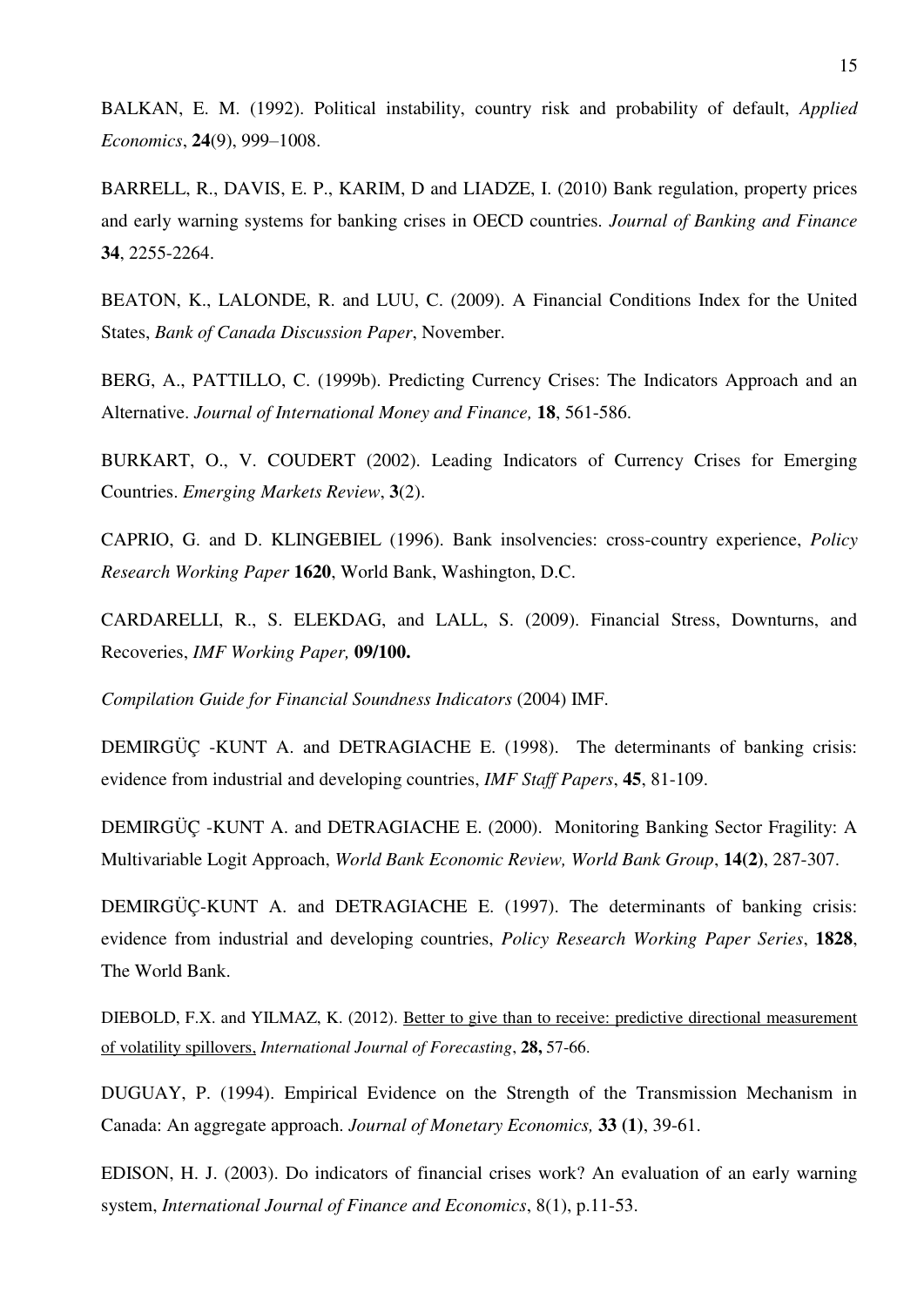EICHENGREEN, B., A.K. ROSE, and C. WYPLOSZ (1995). Exchange rate mayhem: the antecedents and aftermath of speculative attacks, *Economic Policy*, **21**, 251–312.

EICHENGREEN, B., A.K. ROSE, and C. WYPLOSZ (1996). Contagious currency crises, *Scandinavian Journal of Economics*, **98**(4), 463–484.

EIKA, K.H., ERICSSON, N.R. and NYMOEN, R. (1996). Hazards in Implementing a Monetary Condition Index, *Oxford Bulletin of Economics and Statistics*, **58**, 65-790.

END van DEN, J. W. (2006). Indicator and boundaries of financial stability. *Working Paper No. 097. De Nederlandsche Bank NV*.

FRANKEL, J.A. and ROSE, A. K. (1996). Currency crashes in emerging markets: an empirical treatment, *Journal of International Economics*, **41(3-4)**.

FREEDMAN, C. (1994). The Use of Indicators and of the Monetary Conditions Index in Canada, In Balino, T.J.T. and Cottarelli, C. (eds), *Frameworks for Monetary Stability: Policy Issues and Country Experiences*, 458-476, IMF, Washington, D.C.

FREJTAG-MIKA, E., KOŁODZIEJAK, Z.,PUTKIEWICZ, W. (1996). *Bezpieczeństwo ekonomiczne we współczesnym świecie*, Radom.

GUMATA N., KLEIN N., NDOU E. (2012). A Financial Conditions Index for South Africa, *IMF Working Paper*, **WP/ 12/196**,<http://www.imf.org/external/pubs/ft/wp/2012/wp12196.pdf>

HAJIVASSILIOU, V.A. (1994). A simulation estimation analysis of the external debt crises of developing countries, *Journal of Applied Econometrics*, **9(2)**, 109–131.

HANSON, B. and LINDBERG, H. (1994). Monetary Conditions Index- A Monetary Policy Indicator, *Quarterly Review*, *Sveriges Riskbank*, **3**, 12-17

HATZIUS, J., P. HOOPER, F. S. MISHKIN, K. L. SCHOENHOLTZ, and M. W. WATSON. (2010). Financial Conditions Indexes: A Fresh Look after the Financial Crisis, *NBER Working Paper,* **16150** (Cambridge, Massachusetts: MIT Press).

HUANG, X. ZHOU, H. and ZHU, H. (2010). Systemic risk contributions. *Working paper.* 

HUANG, X., ZHOU, H. and ZHU, H. (2009). A framework for assessing the systemic risk of major financial institutions. *Journal of Banking and Finance* **33**, 2036-2049.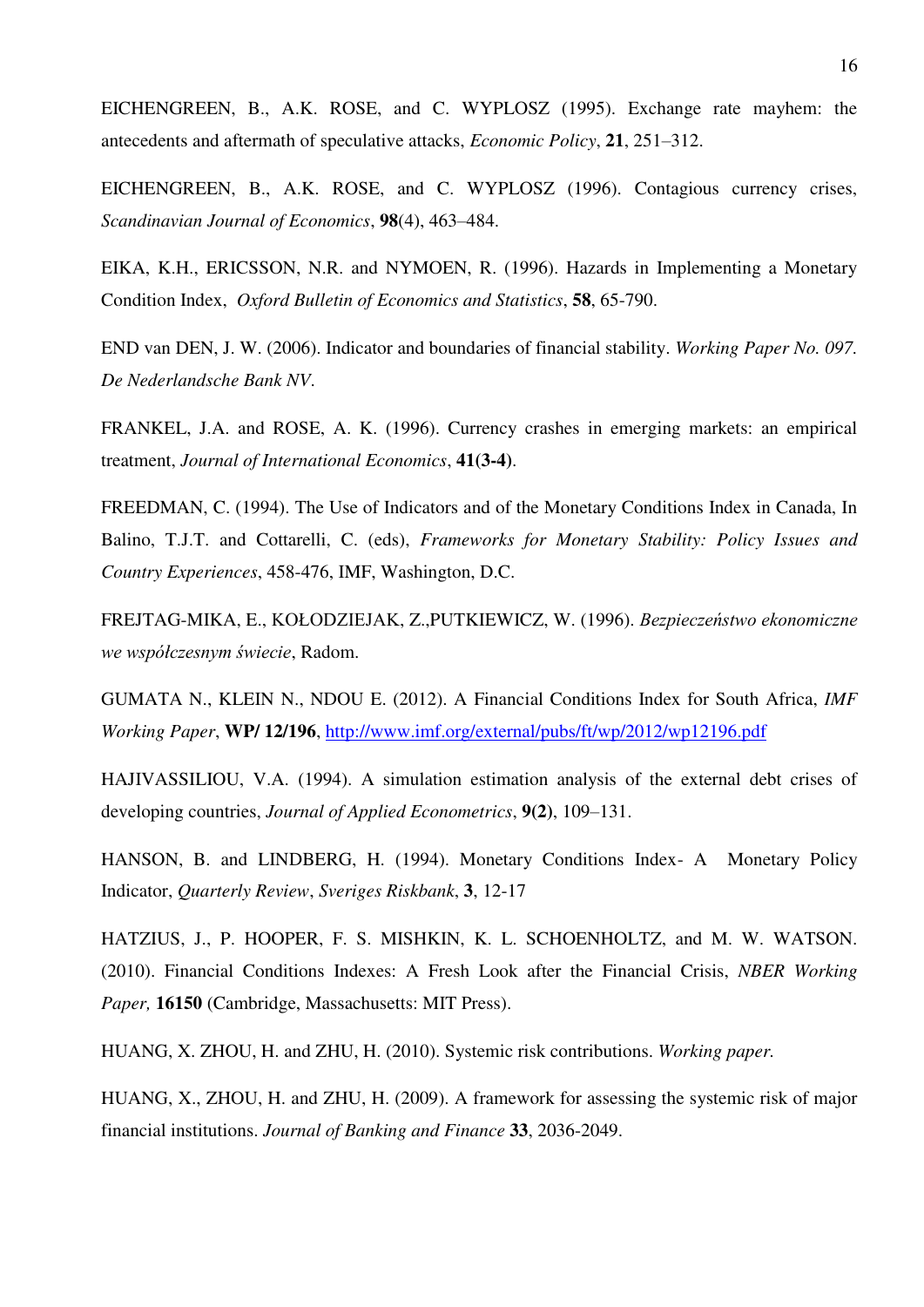Kaiser, H. F. (1958). The varimax criterion for analytic rotation in factor analysis. *Psychometrika*, Volume 23, Number 3, pp. 187-200.

KAMINSKY G., LIZONDO, S. and REINHART, C. (1998). Leading Indicators of Currency Crises, *IMF Staff Papers*, 45 (March), pp. 1-48.

KAMINSKY, G.L. and C.M. REINHART (1999). The twin crises: the causes of banking and balance-of-payments problems, *American Economic Review*, **89(3)**, 473–500.

KŁOSIŃSKI, Z. (2006). Światowe determinanty bezpieczeństwa ekonomicznego.*Bezpieczeństwo ekonomiczne państw*. Red. naukowa T. Gus, K. Kłosiński, P. Marzec. Lublin – Tomaszów Lubelski,  $-$  s. 44.

KSIĘŻOPOLSKI, M. (2004) Ekonomiczne zagrożenia bezpieczeństwa państw. Metody i środki przeciwdziałania, Warszawa, s.12.

LANOIE, P. and S. LEMARBRE (1996). Three approaches to predict the timing and quantity of LDC debt rescheduling, *Applied Economics*, **28(2)**, 241–246.

LEE, S.H. (1991). Ability and willingness to service debt as explanation for commercial and official rescheduling cases, *Journal of Banking and Finance*, **15**(1), 5–27.

LESTANO, J. J., KUPER, G. H. (2003). Indicators of financial crises do work! An early-warning system for six Asian countries. Departments of Economics, *University of Groningen*, p. 23 (39 p.)

LINDGREN, C.J. and G. GARCIA and M.I. SAAL (1996). Bank Soundness and Macroeconomic Management, *International Monetary Fund*, Washington, D.C.

MARCHESI, S. (2003). Adoption of an IMF programme and debt rescheduling, *Journal of Development Economics*, **70**(2), 403–423

MATKOVSKYY, R. (2012). The Index of the Financial Safety (IFS) of South Africa and Bayesian Estimates for IFS Vector-Autoregressive Model, *RePeC Working Paper*, http://ideas.repec.org/p/pra/mprapa/42173.html.

McFADDEN, D., R. ECKAUS, G. FADER, V. HAJIVASSILIOU, and S. O"CONNEL (1985). Is there life after debt? An econometric analysis of the creditworthiness of developing countries, in G. Smith and J. Cuddington, editors*, International Debt and the Developing Countries*, The World Bank, Washington , D.C., 179–209.

MISINA, M. and TKACZ, G. (2008). Credit, asset prices, and financial stress in Canada. *Bank of Canada working paper* 2008-10, 1-29.